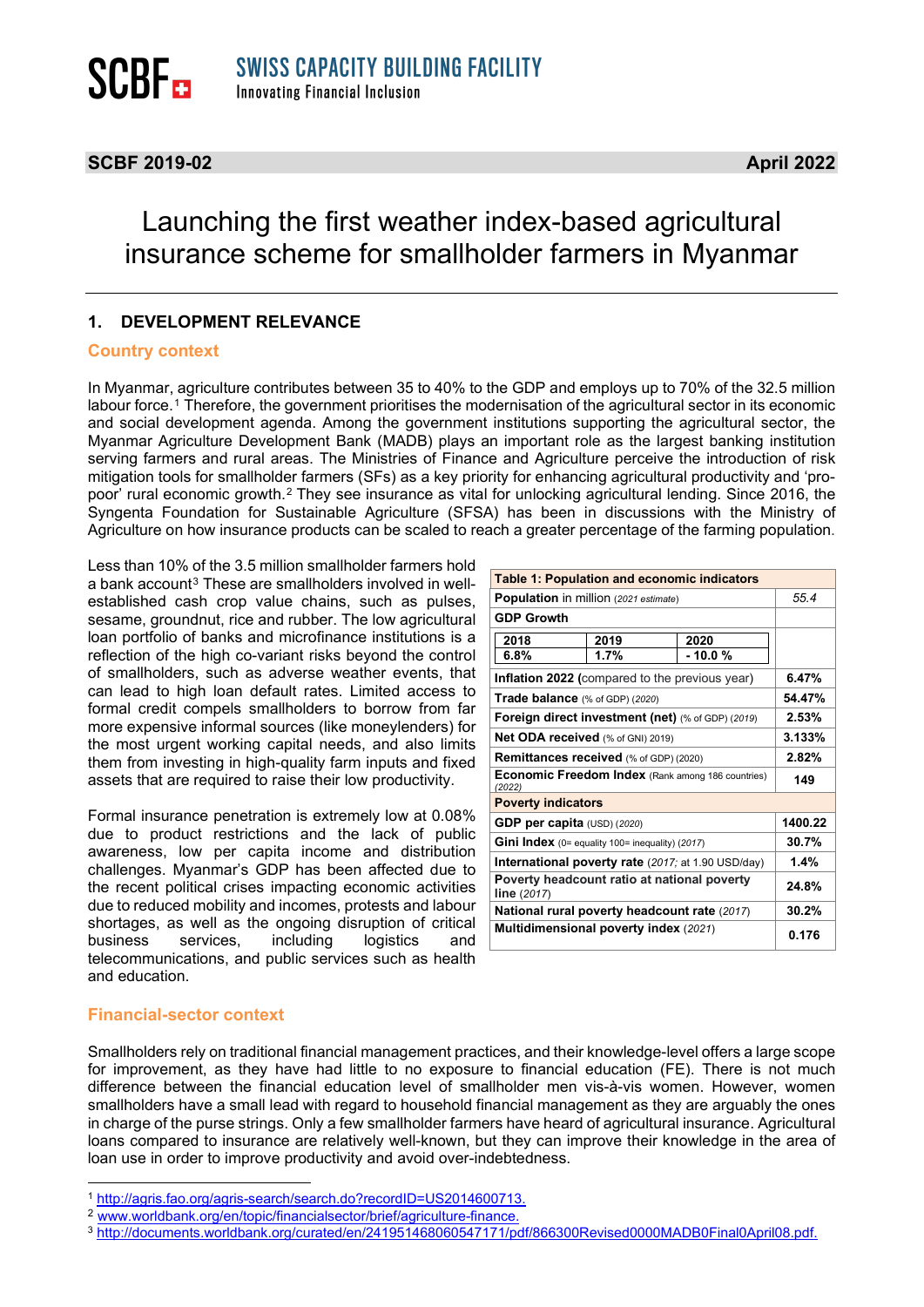# **SCRE-**

Financial inclusion remains a challenge in many low-income countries despite research showing the positive benefits of formal financial access and Myanmar is no exception. The Insurance Business Regulatory Board (IBRB) is still in the early process of developing a regulatory framework for index-based agricultural insurance.

- Only 26% of adults in Myanmar are financially served (i.e., use a financial product formal or informal). Most people use informal ways to save (e.g. buying gold), borrow (e.g. from friends and moneylenders) and transfer money (traditional agents). A couple of state-owned banks, such as the Myanmar Agriculture Development Bank and the Myanmar Economic Bank are engaged in financial inclusion, but commercial banks focus on the upper segment of the market.
- Individuals indicated that the main reasons for not having an account included the perceived lack of money, lack of documentation required for KYC, perceived lack of need for financial services, and the physical distance to financial institutions.
- The insurance market in Myanmar is highly regarded as one of the most existing investment opportunities for international insurance companies as the penetration rate remains the lowest in the region as the market is hugely untapped.
- There are 12 private insurance companies, 33 foreign insurance companies and international brokers, including three Japanese insurance companies. 22 insurers and 11 international brokers have opened their offices in Myanmar. Among them, the three Japanese companies have been permitted to conduct limited insurance business in the Thilawa Special Economic Zone (SEZ) in Yangon.
- IBRB allowed Global World Insurance Co. Ltd and Myanma Insurance (MI), supported by Sompo Japan to undertake a two-year do crop insurance pilot project in 2018.

### **Partner financial institution(s)**

### **Ayeyarwaddy Seeds Company Limited (ASC)**

ASC, as a Group Holding Company of Awba, has a strong market position in vegetable seeds and is diversifying rapidly into maize distribution, and pulse and oilseed seed production.

Business Vision: ASC's vision is to become the first choice seed supplier for farmers and smallholders in Myanmar. Awba's vision is to shape the future of Myanmar's agricultural sector by becoming farmers' first total agricultural solutions provider, of which seeds are an important component.

Business Strategy: ASC' strategy is to create value by offering high-quality seeds to farmers and smallholders alongside complementary farm extension services as well as farm and financial literacy training. Awba's strategy is to provide holistic solutions from agricultural inputs to technologies to enrich and empower rural farming communities in Myanmar.

SFSA started building the knowledge and expertise around Weather Index-based Agricultural Input Insurance (WIAII) by working with two MFIs, Maha Agriculture MFI and Proximity Finance, one primary insurer, Grand Guardian Insurance Public Company Ltd. (GGI), the local re-insurer MI, as well as at the level of the insurance regulator and government policymakers over the past 3 years. Under this project, SFSA planned to build the required in-house WIAI insurance managerial and monitoring capacity at ASC to effectively manage WIAI group insurance policies, as the insurance group policyholder, that are embedded in its different smallholder business models. ASC is a well-positioned market player to launch the first two commercial WIAII schemes in Myanmar without being a financial service provider. It is important to note that distributors play a lead role in managing inclusive insurance value chains by leveraging the business relations they have established with their clients by bringing the insurance business to their underwriters of choice.

### **Grand Guardian Insurance Public Company Limited (GGI)**

GGI was established with the purpose of delivering better insurance products, introduce value-added services, and raise the professionalism of the insurance industry in Myanmar. GGI mainly offers life and health insurance and is ranked second in terms of premium income. GGI is diversifying its business to include agricultural insurance as new business line and thus reach a significant market share (in percentage) as the first mover within the yet to be established agricultural insurance market.

Vision: To build an ideal environment for the growth and protection of wealth and people.

Mission: To deliver better products, value-added services and raise the professionalism in the industry.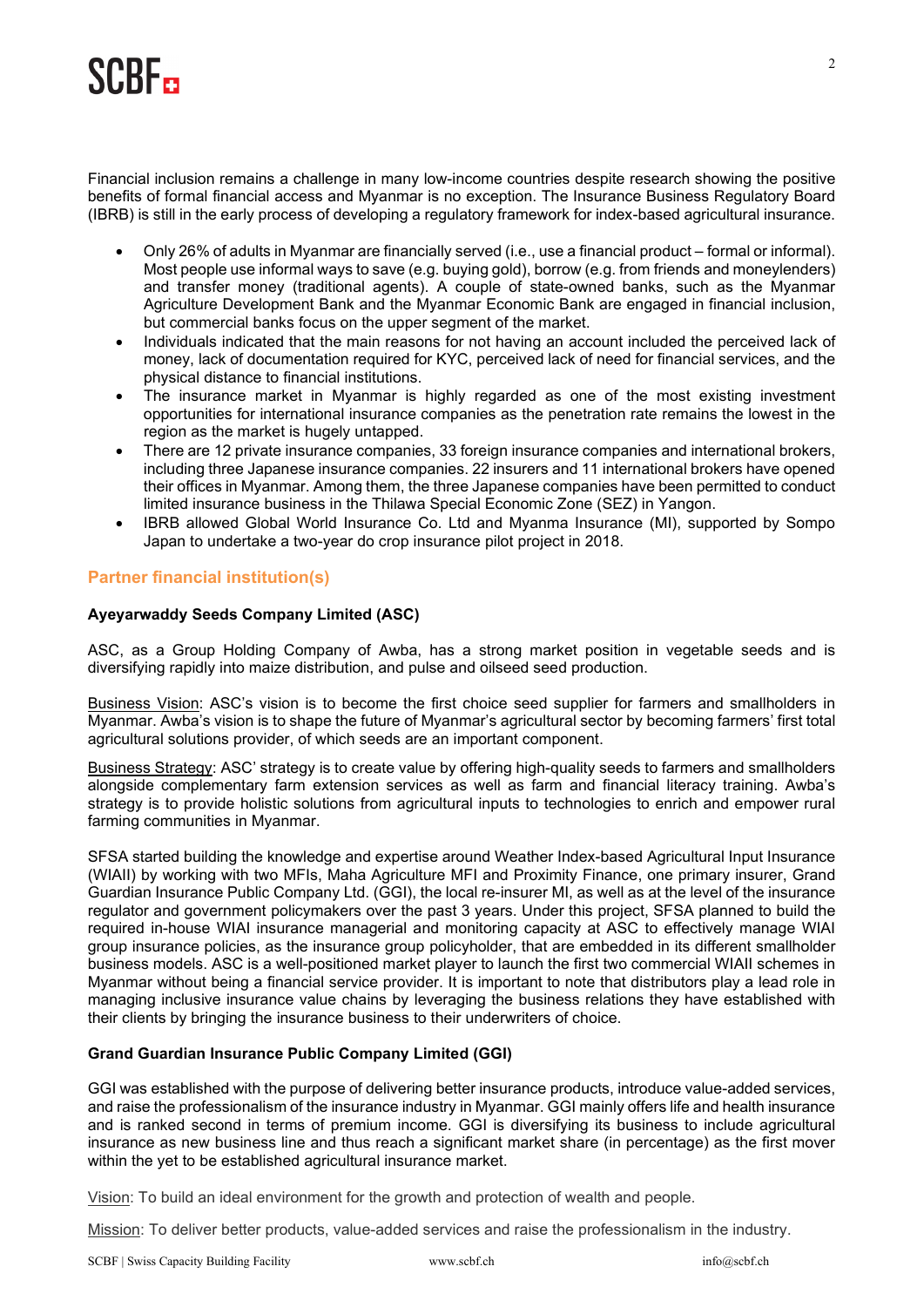## **SCRE-**

### **Myanma Insurance (MI)**

MI is a state-owned insurance organization which was founded in 1952. It started with life insurance and later added general insurance. Currently, MI offers 32 different types of life and non-life insurance products and services. MI has 39 branches in the country with headquarters in Yangon. MI is the largest life insurer in the country. It is in charge of the legal protection of foreign investors.

**Vision**: To reduce public losses caused by force majeure.

### **Objectives:**

- Protect the public by managing their losses caused due to human errors and natural disasters.
- Protect against social disasters caused by human error.
- Elimination or lowering of public economic losses due to acts of God and/or human beings.

### **2. INTERVENTION APPROACH**

### **Capacity building needs**

The project aimed to launch the very first two to three commercial<sup>[4](#page-2-0)</sup> weather index-based agricultural (input<sup>[5](#page-2-1)</sup>) insurance (WIAII) schemes covering smallholders who grow different crops in the different regions of Myanmar to kickstart systematic market development in agricultural insurance. It was the second phase of a longer-term market development strategy building on the past 3.5 years of insurance dry-testing combined with awareness and capacity building of all key stakeholders, including the private primary insurers (e.g. Grand Guardian Insurance Public Company Limited (GGI) with life and non-life licences), the public re-insurer Myanma Insurance (MI), the Insurance Business Regulatory Board (IBRB), lending institutions and input producers as potential insurance aggregators and group policy-holders, as well as officials from the Ministries of Finance and Agriculture. Most of the first phase was co-funded by SCBF and SFSA under the feasibility study [\(FSW-](https://scbf.ch/wp-content/uploads/2020/06/SCBF_FS-15_Report-Final_Myanmar-SFSA-1.pdf)[15\)](https://scbf.ch/wp-content/uploads/2020/06/SCBF_FS-15_Report-Final_Myanmar-SFSA-1.pdf), and further work funded by SFSA alone.

The first phase has created the required momentum<sup>[6](#page-2-2)</sup> where ASC<sup>[7](#page-2-3)</sup> together with GGI as its underwriter of choice decided to pioneer the first commercial WIAII schemes provided that SFSA would provide technical and complementary risk mitigation support in farm and financial literacy training (as outlined in the linked FE [project\)](https://scbf.ch/wp-content/uploads/2022/03/FE20_Final-Report-track-changes-7-March-2022-final.pdf). The aim of this 'second phase' of market development was to prove that commercial WIAII schemes for smallholders do work and thereby create a demonstration effect for other market actors to follow.

SFSA conducted multiple WIAII dry runs and collected crop and weather data at various locations in the Delta and Dry Zones over the past 3.5 years. This was mainly done in partnership with Proximity Finance and Maha Agriculture MFI as distributors, and insurers like GGI and MI.

<span id="page-2-0"></span><sup>4</sup> A commercial insurance scheme means that the premiums are paid by the policyholder without subsidies from government and/or donors.

<span id="page-2-1"></span><sup>&</sup>lt;sup>5</sup> Input insurance means that the value of the farm inputs (like seeds, fertilizer, pesticides, land preparation, and labour etc. ) - and not the expected yield - is underwritten against specific perils, like drought, flood, and so forth over the entire crop growth cycle or some crop growth phases only. It is important to note that crop yield insurance for smallholders does not work anywhere without substantial premium subsidies from government and/or donors.

<span id="page-2-2"></span><sup>&</sup>lt;sup>6</sup> The momentum was triggered by (1) the substantial insurance dry testing experience gained by SFSA and its partners, (2) strong political backing given by the Minister of Agriculture at a national agricultural insurance workshop on 18.11.2018, and (3) the regultory sandbox approach of IBRB with support of SFSA as its technical adviser.

<span id="page-2-3"></span><sup>&</sup>lt;sup>7</sup> ASC is the seed company of Awba Group Holding ([www.awba-group.com](http://www.awba-group.com/)), a large agricultural input provider with a country-wide network of 2'500 input dealers and 11 companies. Apart from ASC, there are 4 agrochemical, 2 fertilizer, 1 manufacturing, and 2 technology companies, as well as Maha Agriculture MFI.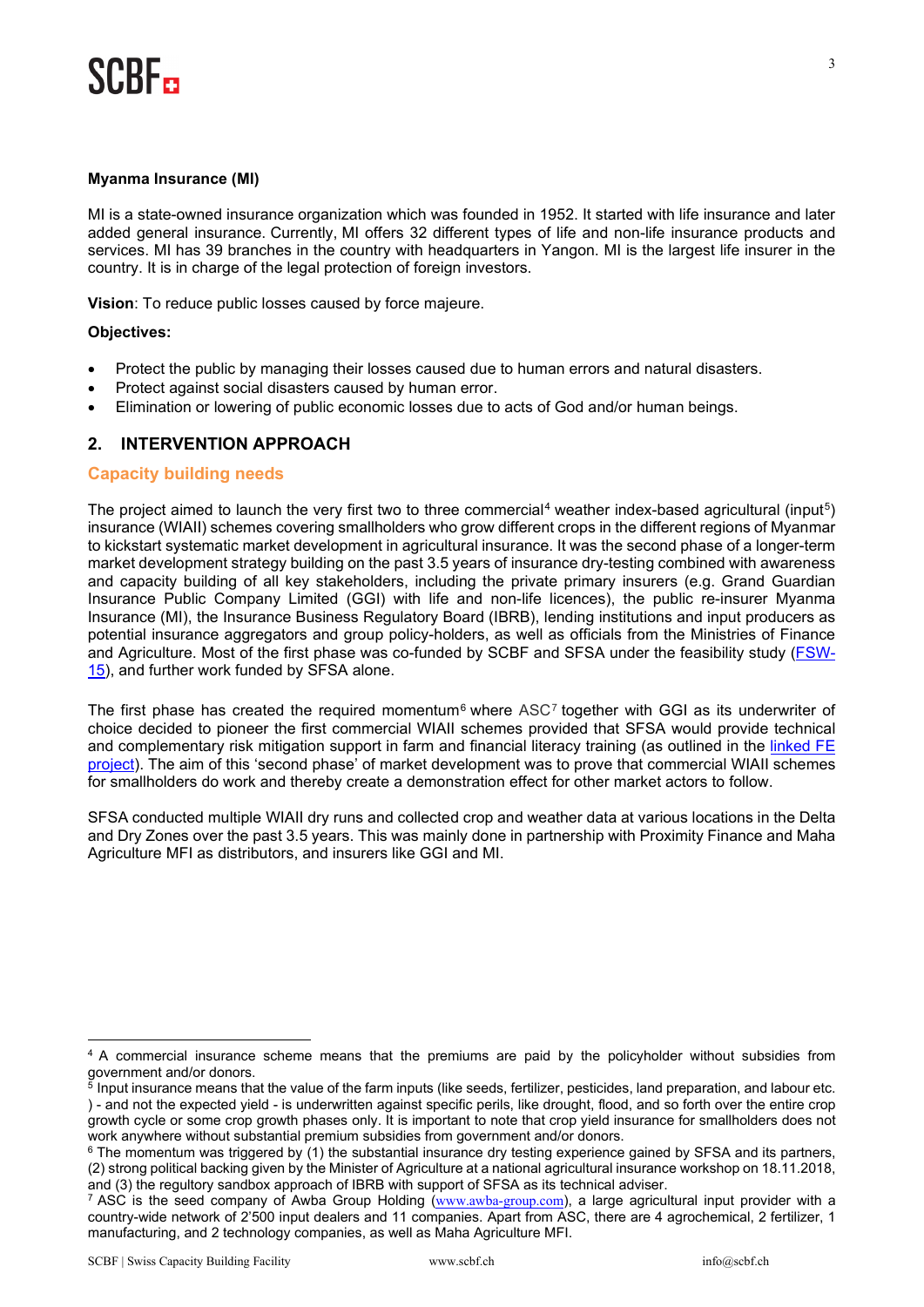### **Main activity areas (goals, targets, resources & time frame) and outputs**

Milestones / main activity areas planned and the output achieved:

| <b>Main Activity Areas</b>                                                                                                                                                                                                                                                                | <b>Outputs / Comments</b>                                                                                                                                                                                                                                                               |  |  |  |
|-------------------------------------------------------------------------------------------------------------------------------------------------------------------------------------------------------------------------------------------------------------------------------------------|-----------------------------------------------------------------------------------------------------------------------------------------------------------------------------------------------------------------------------------------------------------------------------------------|--|--|--|
| Completion of the first wet season of ASC's commercial WIAII scheme for around 3,650 pulse seed producing<br>and (2) around 1,500 maize producing smallhoders covered against deficit and excess rainfall.                                                                                |                                                                                                                                                                                                                                                                                         |  |  |  |
| > MOU signed between ASC, GGI and MI to launch the<br>WIAII scheme with seed replanting guarantee product<br>for maize and pulse seed producing smallholders with<br>endorsement by the insurance regulator.                                                                              | $\blacktriangleright$<br>Myanma Insurance (MI) was unable to get<br>IBRB approval, therefore, it was not ready to<br>underwrite the risk.                                                                                                                                               |  |  |  |
| ≻ Design of ASC's group insurance policy for around<br>3,650 pulse seed producing smallholders and around<br>1,500 maize producers                                                                                                                                                        | $\blacktriangleright$<br>GGI business priorities shifted after their<br>senior management was changed; hence<br>they were not ready to underwrite the risk.                                                                                                                             |  |  |  |
| > Import and installation of around 3 to 5 automated<br>weather stations nearby the locations of the targetted<br>smallholders.                                                                                                                                                           | Meanwhile, Global World Insurance<br>Company (GWI) and <b>Alliance Eagles Group</b><br>(AEG) were ready to scale-up the<br>commercial insurance programme; hence,                                                                                                                       |  |  |  |
| > Capacity building of ASC and GGI in setting up proper<br>management systems to run and monitor the WIAII<br>scheme with 'smart' KPIs.                                                                                                                                                   | SFSA supported GWI and AEG in preparing<br>the application for IBRB approval and will<br>implement the commercial programme during<br>2022 wet season.                                                                                                                                  |  |  |  |
| > Supporting ASC to carry out a responsible marketing<br>campaign for its WIAII scheme, seed production<br>training, and financial literacy training for smallholders<br>including training specifically targeted for rural women<br>with co-funding under the complementary FE proposal. | $\blacktriangleright$<br>SFSA designed the group insurance policy<br>for pulse and sesame growers and<br>implemented the dummy pilot during the<br>2019 wet season.                                                                                                                     |  |  |  |
| > Close monitoring of the commercial WIAII scheme plus<br>the complementary dry runs to test alternative insurance<br>triggers and coverage.                                                                                                                                              | Five Automatic Weather Stations were<br>≻<br>imported. Rainfall data is derived from<br>CHIRPS and is available for all of Myanmar.                                                                                                                                                     |  |  |  |
|                                                                                                                                                                                                                                                                                           | SFSA organized a series of face-to-face and<br>➤<br>online training programmes for ASC, MI, GWI<br>and AEG staff along with other stakholders.                                                                                                                                          |  |  |  |
|                                                                                                                                                                                                                                                                                           | A series of training programmes were<br>≻<br>organized by ASC staff for ASC seed<br>distributors and smallholders as a part of the<br>FE trainings.                                                                                                                                     |  |  |  |
|                                                                                                                                                                                                                                                                                           | The product upscaling project was<br>➤<br>suspended initially due to the Covid-19<br>pandemic, and the subsequent political<br>unrest.                                                                                                                                                  |  |  |  |
| Other activity areas not directly linked with the commercial WIAII scheme                                                                                                                                                                                                                 |                                                                                                                                                                                                                                                                                         |  |  |  |
| ≻ SFSA would advise IBRB in developing an agricultural<br>index-based insurance regulatory framework, including<br>the learnings from ASC's two on-going commercial<br>WIAII schemes.                                                                                                     | > Conducted two streering committee meetings<br>with IBRB and one training session with<br>Myanmar Insurance.<br>$\triangleright$ The other objectives were not achieved as the<br>project was was suspended due to the Covid-<br>19 pandemic and subsequently the political<br>unrest. |  |  |  |
| > Conduct one dry run and possibly one commercial<br>WIAII scheme with one or two MFIs during the wet<br>season from May to September 2020. In the desirable<br>case of a commercial WIAII scheme, the same main<br>activity areas will apply as for the two schemes of ASC.              |                                                                                                                                                                                                                                                                                         |  |  |  |
| ≻ Support the Ministry of Agriculture and IBRB to host a<br>workshop in October 2020 on the findings and lessons<br>learnt from ASC's first two commercial WIAII schemes.                                                                                                                 |                                                                                                                                                                                                                                                                                         |  |  |  |